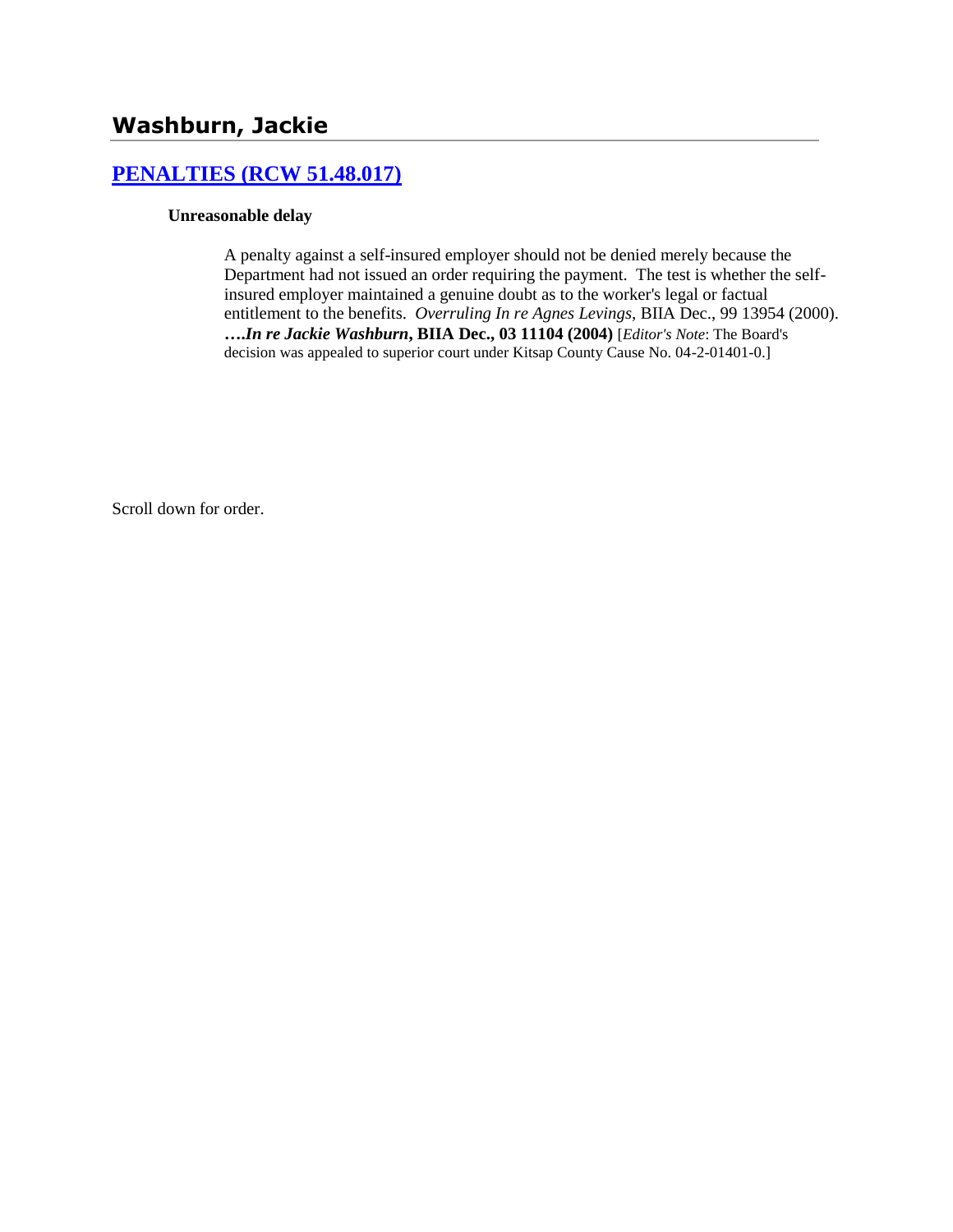# **BEFORE THE BOARD OF INDUSTRIAL INSURANCE APPEALS STATE OF WASHINGTON**

**)**

**IN RE: JACKIE L. WASHBURN ) DOCKET NO. 03 11104**

**CLAIM NO. S-802203 ) DECISION AND ORDER**

APPEARANCES:

Claimant, Jackie L. Washburn, by Casey & Casey, P.S., per Gerald L. Casey and Carol L. Casey

Self-Insured Employer, Sears Roebuck & Co., by Reinisch, Mackenzie, Healey, Wilson & Clark, P.C., per Steven R. Reinisch

The claimant, Jackie L. Washburn, filed an appeal with the Board of Industrial Insurance Appeals on January 28, 2003, from an order of the Department of Labor and Industries dated January 21, 2003. In this order, the Department affirmed its order dated October 31, 2002, in which the Department denied the claimant's attorney's request for a penalty against the self-insured employer for unreasonable delay in claim adjudication. The Department order is **AFFIRMED**.

# **DECISION**

Pursuant to RCW 51.52.104 and RCW 51.52.106, this matter is before the Board for review and decision on a timely Petition for Review filed by the claimant to a Proposed Decision and Order issued on December 12, 2003, in which the industrial appeals judge affirmed the order of the Department dated January 21, 2003.

The Board has reviewed the evidentiary rulings in the record of proceedings and finds that no prejudicial error was committed. The rulings are affirmed. We have granted review to reconsider this appeal in light of *Taylor v. Nalley's Fine Foods,* 119 Wn. App. 919 (2004), which was issued subsequent to the December 12, 2003 publication of the Proposed Decision and Order.

The following is a summary of evidence necessary to explain our decision. Jackie L. Washburn injured his low back on January 31, 1985, while moving a lawnmower in the course of his employment with Sears, a self-insured employer. The Department initially closed the claim on July 24, 1985. The closing order was litigated and ultimately, the claim was closed with a Category 3 low back impairment. Mr. Washburn's July 1, 1992 application to reopen the claim was denied by the Department in its order dated September 29, 1992. On appeal, the Board upheld the Department order. A subsequent appeal to superior court resulted in a November 15, 1995 judgment in which the court reversed the order and directed the reopening of Mr. Washburn's claim,

47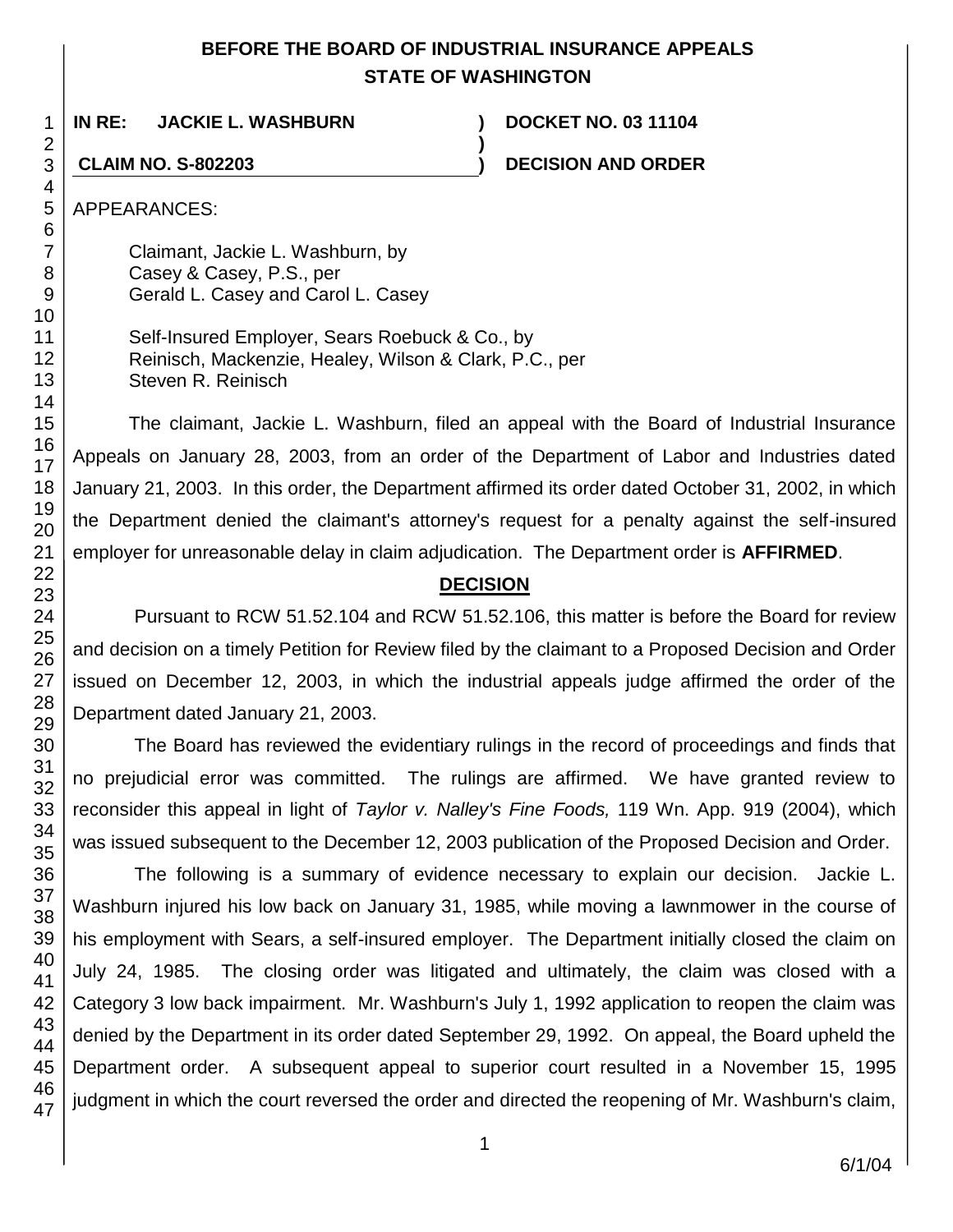effective May 2, 1992. The Department received the order during the year 2000, when it was submitted by the Board to the Department. On March 13, 2002, the Department issued a ministerial order in which it reopened the claim.

The claimant then requested that the Department assess a penalty against the self-insured employer, per RCW 51.48.017. The statute provides:

> If a self-insurer unreasonably delays or refuses to pay benefits as they become due there shall be paid by the self-insurer upon order of the director an additional amount equal to five hundred dollars or twenty-five percent of the amount then due, whichever is greater, which shall accrue for the benefit of the claimant and shall be paid to him with the benefits which may be assessed under this title. The director shall issue an order determining whether there was an unreasonable delay or refusal to pay benefits within thirty days upon the request of the claimant. Such an order shall conform to the requirements of RCW 51.52.050.

Aisha Housain, a Department adjudicator, reviewed the claimant's request and issued the February 20, 2002 order denying that request. The ground presented by Mr. Washburn in support of his request was that the employer was not taking action to close the claim. Ms. Housain testified to her understanding that there is no legal basis for assessing a penalty based on delay in submitting a claim for closure. Since 1998, the claimant has sought the Department's intervention in the claim. Neither Ms. Housain, nor any Department adjudicator, has determined Mr. Washburn's entitlement to time loss compensation since the claim was reopened by the Department in its 2002 ministerial order.

The self-insured employer presented the testimony of six doctors who examined Mr. Washburn at various times between January 1993 and November 2002. A preponderance of the medical opinions support the conclusion that any disabling findings were unrelated to the industrial injury and that, subsequent to claim reopening, there was no permanent worsening of the residuals of the January 31, 1985 industrial injury.

John F. Berg, VRC, testified that in 1994, 1995, and 1996, the claimant's loss of earning power was more than 50 percent. In Mr. Berg's opinion, Mr. Washburn has been unemployable since 1996. There is no indication that Mr. Berg's opinion was at any time presented to the self-insured employer's claim administrator.

Daniel Brzusek, D.O., testified regarding the examination of Mr. Washburn that he conducted on June 4, 2003, subsequent to issuance of the order on appeal. It appeared to Dr. Brzusek that the claimant's condition was fixed and stable "several years ago." Brzusek Dep. at

15. Mr. Washburn had reported that he retired in 1992 or 1993.

47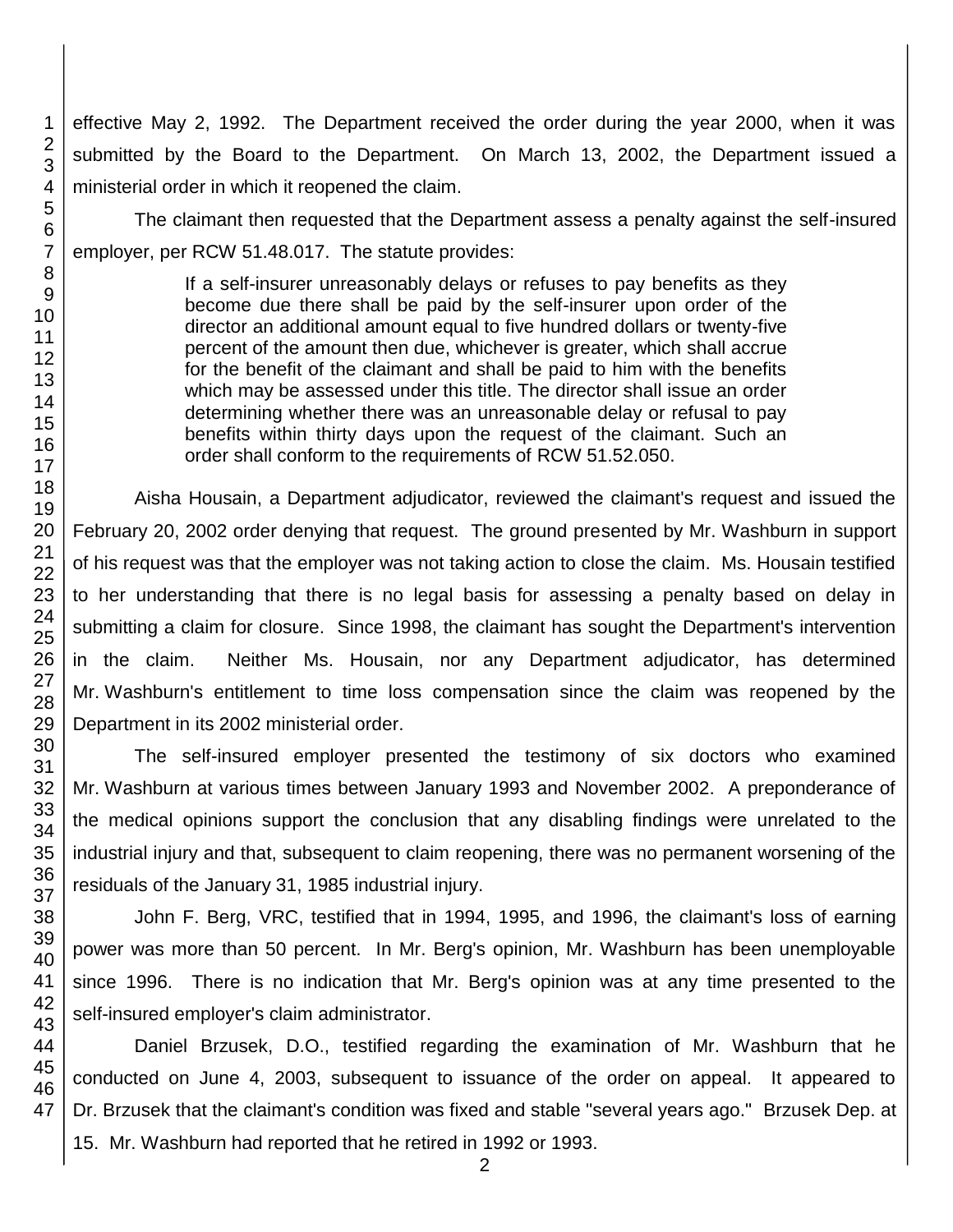Jill W. Rosenthal, VRC, testified that she met with Mr. Washburn on December 12, 1997 and November 28, 2000, at the request of the self-insured employer's third party administrator. She reviewed medical records from both treating doctors and examining doctors. She understood from the December 12, 1997 meeting that, in 1992, the claimant quit a job at Roy's Appliance because he was not physically capable of continuing. Mr. Washburn reported to Ms. Rosenthal that he was retired and was not interested in retraining. Ms. Rosenthal submitted to the employer a report that found Mr. Washburn able to work. An examining doctor approved the service writer job analysis Ms. Rosenthal had prepared.

Karen Knebel is employed by Sears' third party administrator and has managed Mr. Washburn's claim for the past three years. She acknowledged that, since March 1994, the self-insured employer rejected requests for payments from Mr. Washburn's chiropractor, Dr. David L. Corley. The requests were rejected because neither Dr. Corley nor Dr. Doyle (another treating doctor) submitted reports setting forth objective findings or demonstrating that the treatment was curative.

On or about February 13, 1996, the third party administrator received an affidavit from the claimant, which included his statement that since April 1994, he has not been able to work due to his January 31, 1985 industrial injury. The claim administrator determined that Mr. Washburn was not entitled to loss of earning power because, at the time the request was made, he was earning more than he earned at injury. No payment of time loss compensation was authorized subsequent to the May 1992 reopening because, although Drs. Doyle and Corley certified it, a preponderance of medical evidence supported Mr. Washburn's ability to work. Ms. Knebel also considered information gleaned from a conversation with Mr. Washburn's vocational counselor, Jill W. Rosenthal. Ms. Rosenthal reported that Mr. Washburn had removed himself from the workplace and was retired. Ms. Knebel did not attempt to close the claim when she received this information because of ongoing litigation. She testified that she submitted paperwork recommending closure of the claim on May 8, 2001, December 30, 2002, and June 17, 2003. The Department did not take action.

In his Petition for Review, the claimant contends that the self-insured employer unreasonably delayed benefits by failing to timely provide time loss compensation benefits or timely determine the claimant's entitlement thereto.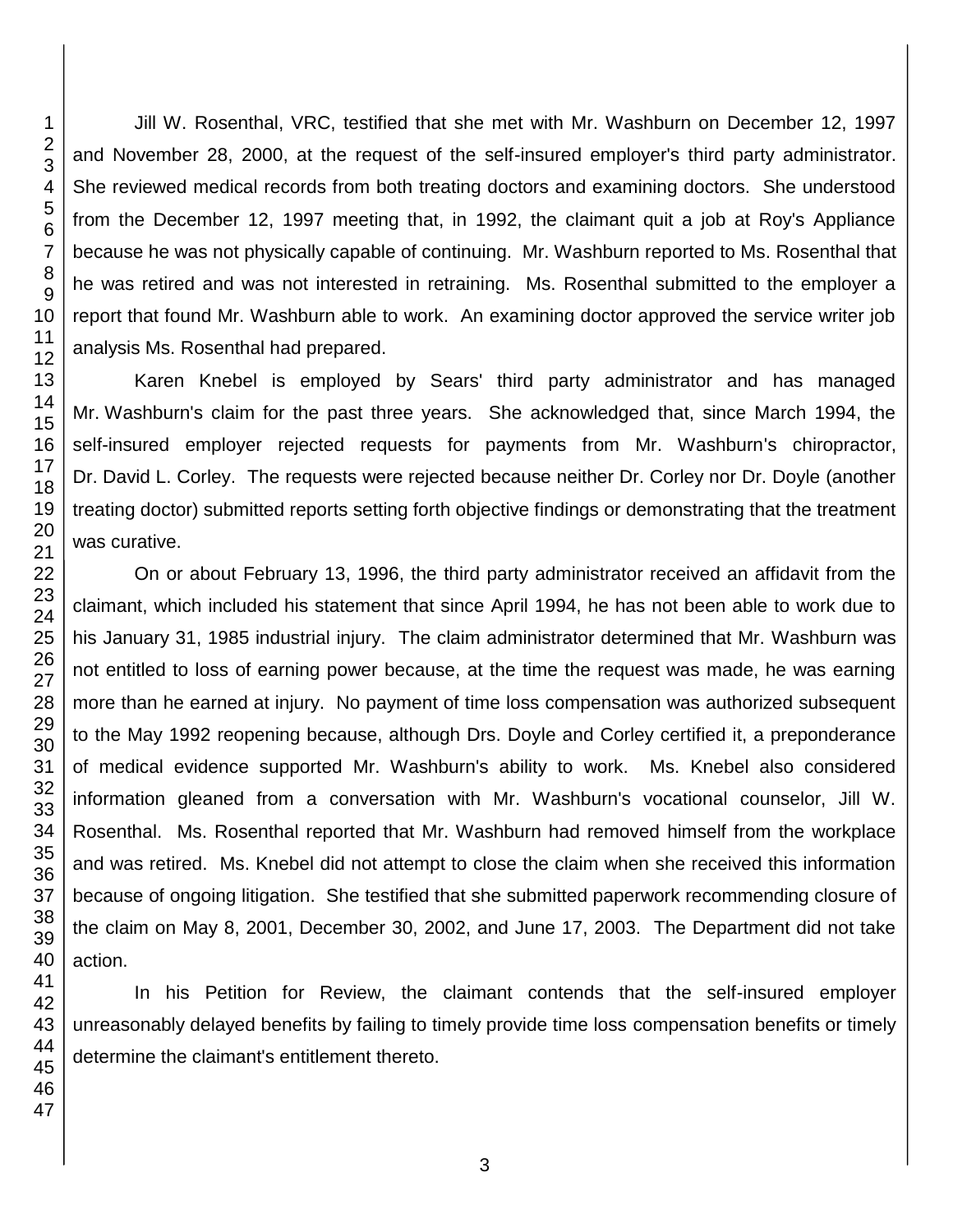Subsequent to the issuance of the Proposed Decision and Order rejecting the claimant's contentions, the Court of Appeals decided *Taylor v. Nalley's Fine Foods,* 119 Wn. App. 919 (2004). In *Taylor*, the claimant filed a claim for a neck injury sustained in December 1990 while in the course of employment with self-insurer Nalley's. The Department allowed the claim and provided benefits through October 1993, when the Department closed the claim with time loss as paid through February 26, 1993. In its closing order the Department also segregated a low back condition as unrelated to the December 1990 industrial injury. In March 1994, the Department canceled the closing order and directed Nalley's to accept the low back condition. On appeal to the Board, the March 1994 order was reversed. Mr. Taylor appealed to superior court, and on October 26, 1999, a jury found that the low back condition was proximately caused by the December 1990 injury. In January 2000, the superior court issued a judgment that reversed the Department order and remanded the claim to the Department with directions to accept the low back condition and pay benefits related to that condition. The Department issued its ministerial order in February 2000, directing Nalley's to "pay benefits for the low back condition." *Taylor*, at 3.

In March 2000, Mr. Taylor wrote to the Department asking for issuance of an order directing Nalley's to pay benefits, asserting that the employer was delaying payment of time loss benefits for the period February 27, 1993 through that date. He also requested interest and penalties for "unnecessary delay in payment." *Taylor*, at 3. On May 31, 2000, the Department issued a determinative order directing the self-insured employer to pay time loss compensation and loss of earning power benefits from February 27, 1993 through that time, and ongoing. On July 26, 2000, Nalley's issued a check to Mr. Taylor for \$149,649 and did not appeal the Department order. In August 2000, the Department assessed a penalty of \$36,862.80 pursuant to RCW 51.48.017. Nalley's protested the order and the Department affirmed it. On appeal, the Board adopted the proposed decision, in which it was determined that Nalley's did not unreasonably delay payment of benefits. In superior court, summary judgment was granted to Nalley's, upholding the Board order.

On appeal from the superior court judgment, the self-insured employer argued that it was not required to make payments until the 60-day appeal period elapsed from the Department's May 31, 2000 order. The claimant and the Department argued that the order was independent of the appeal period and that Nalley's unreasonably delayed payment. The *Taylor* court held that self-insured employers have a statutory duty to adjudicate and administer the claim, without need for a Department order directing action on the part of the self-insured employer. The court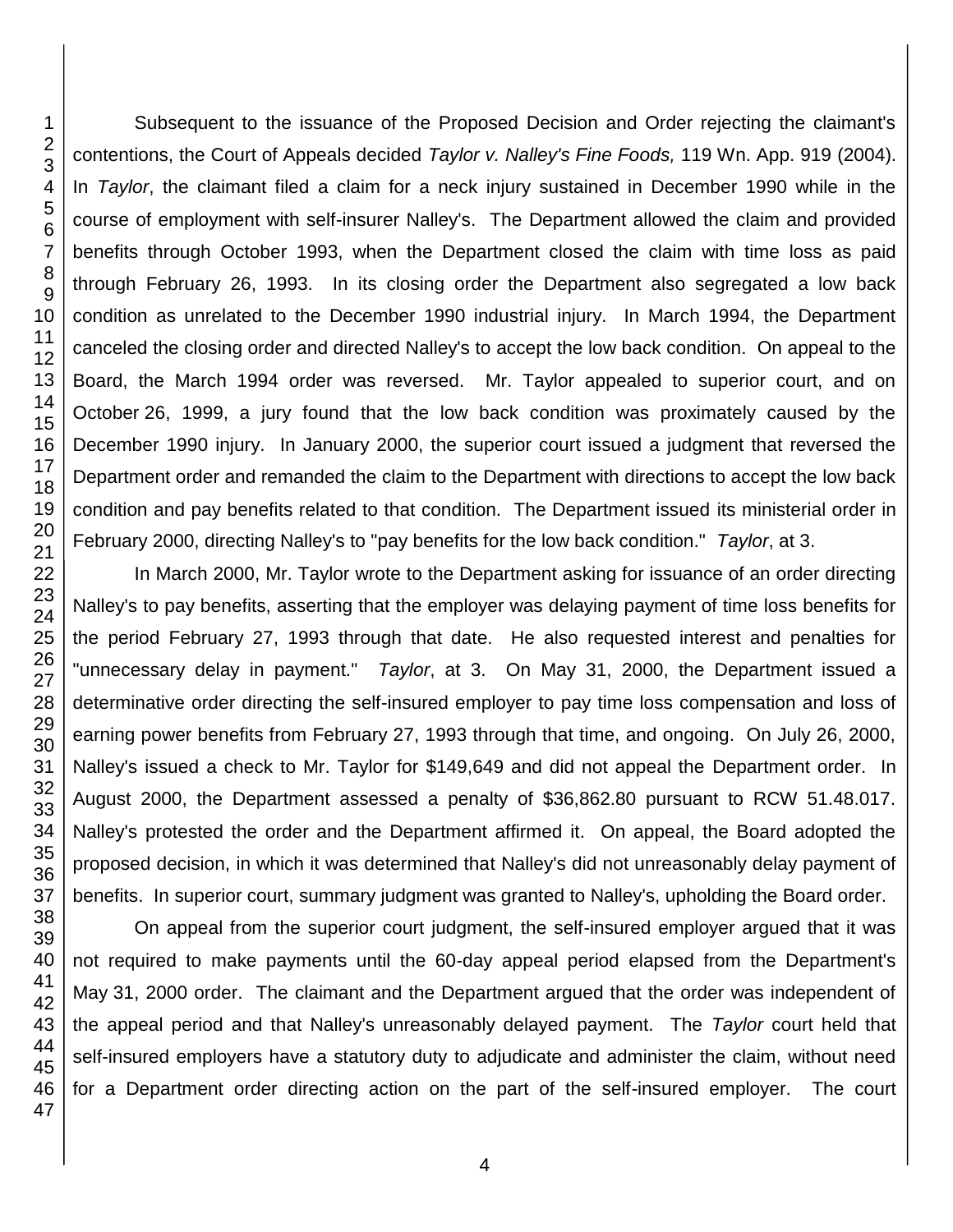determined that Nalley's obligation to pay benefits arose in October 1999, the date of the jury verdict that directed acceptance of the low back condition.

Having determined that the obligation was established independent of any Department order, the *Taylor* court analyzed the facts to determine whether a penalty was appropriate. To do so, the court adopted the reasoning set forth in *In re Frank Madrid*, BIIA Dec., 86 0224-A (1987). The test applied in *Madrid* is whether the employer had a "genuine doubt from a medical or legal standpoint as to the liability for benefits." Nalley's asserted that it had a genuine doubt "because of the lack of complete medical documentation regarding Taylor's low back condition from 1993 to the present time." *Taylor*, at 12. The *Taylor* court found that the record presented a genuine issue of material fact, *i.e.,* whether the employer did possess a genuine doubt regarding its liability for benefits. Therefore, the trial court's grant of summary judgment was deemed incorrect, and the case was remanded to trial.

*Taylor* effectively overrules our prior decisions that concluded, as a matter of law: (1) a self-insured employer's obligation to pay benefits cannot become "due" until the Department issues an order directing payment; or (2) a delay in paying the benefits directed by a Department order is reasonable if the 60-day appeal period has not expired. These decisions include *In re Agnes Levings*, BIIA Dec., 99 13954 (2000); and *In re Toni E. Veich*, Dckt. No. 02 14100 (November 4, 2003), relied on by our industrial appeals judge. We find the *Taylor* decision consistent with *In re Catherine A. Bellipanni*, Dckt. No. 02 17259 (December 9, 2003), wherein the Board determined that "[a] self-insured employer's obligation to provide injured workers appropriate benefits does not depend upon the issuance of an order from the Department requiring them to do what they are statutorily required to do."

In Mr. Washburn's case, no orders were issued that determined Mr. Washburn's entitlement to benefits subsequent to the superior court's reopening of his claim. The Proposed Decision and Order, which affirmed the Department decision denying a penalty, relies on findings that no Department order had been issued directing payment by the self-insured employer. Pursuant to *Taylor*, such findings are not sufficient to support the denial of a penalty for delay of benefits.

The parties presented extensive lay, medical, and vocational evidence regarding Mr. Washburn's entitlement to time loss compensation and loss of earning power subsequent to the May 2, 1992 reopening of his claim. To resolve the penalty issue, however, we must focus solely on whether the self-insured employer maintained a "genuine doubt" regarding the claimant's entitlement during the period that benefits were withheld or denied. In Mr. Washburn's case, we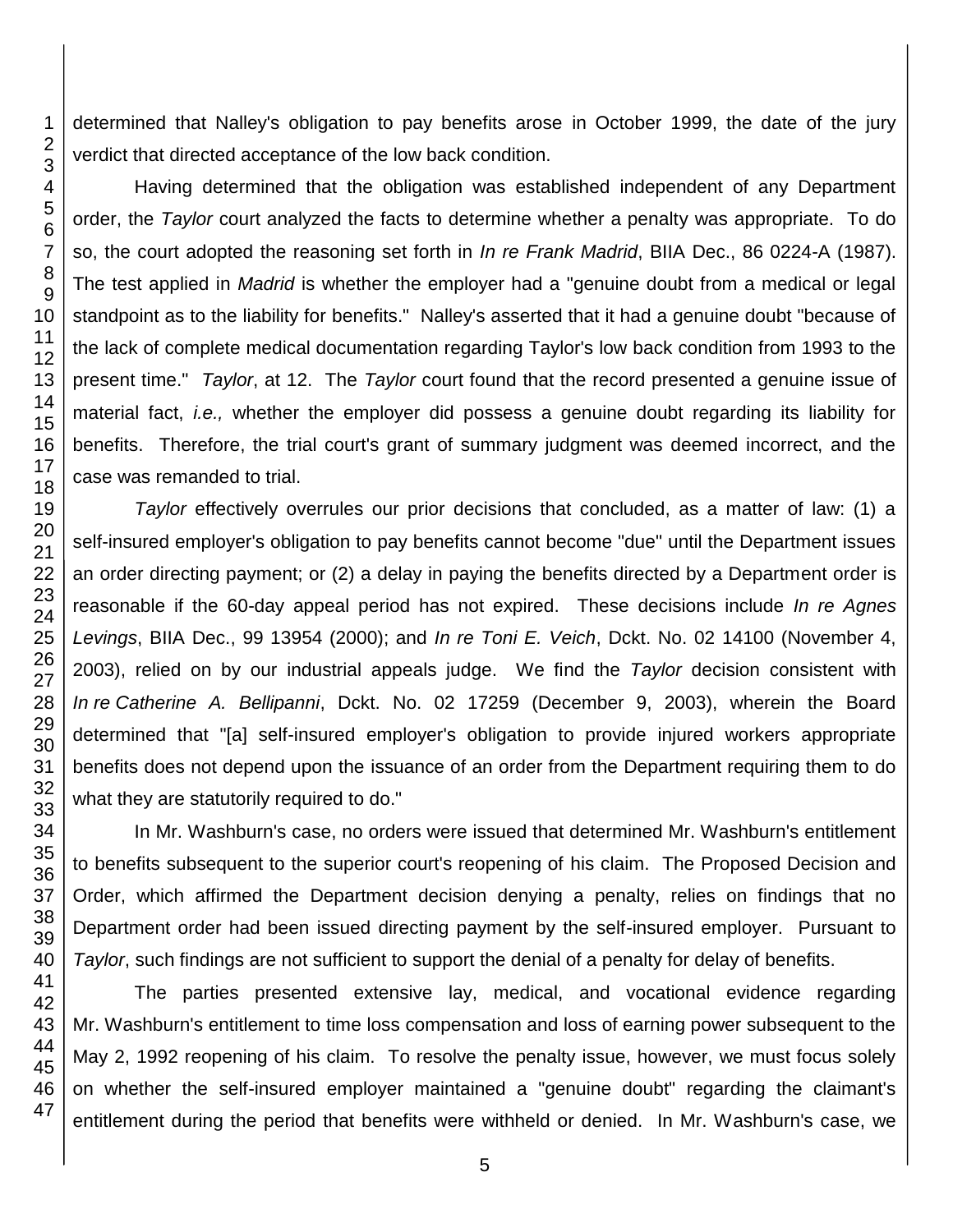1 2 3 4 5 6 7 8 9 10 11 12 13 14 15 16 17 18 19 20 conclude that a genuine doubt did exist. A preponderance of the evidence in the self-insured employer's possession supported the decision to deny treatment, time loss compensation, and loss of earning power. Mr. Berg's opinion was never shared with the employer. Dr. Brzusek's opinion, formulated after issuance of the order on appeal, does not support the claimant's contention that the self-insurer unreasonably withheld benefits subsequent to claim reopening. Further, we hold that our jurisdiction in this appeal is limited to determining whether a penalty is appropriate pursuant to RCW 51.48.017. The Department order addresses RCW 51.48.017 only, and Ms. Housain made clear that the Department was only asked to consider RCW 51.48.017 in determining whether a penalty assessment was justified. The claimant seeks consideration of his contention that an alternate statute, RCW 51.48.080, supports a penalty against the self-insured employer. This statute permits assessment of a penalty where a Department rule is violated. See RCW 51.48.080. The claimant alleges that the self-insured

employer failed to comply with WAC 296-15-490(2), which requires that self-insured employers promptly submit to the Department a copy of all court judgments. We lack jurisdiction to determine whether the facts support this alternate theory of penalty assessment because it was not first considered by the Department. *[Lenk v. Department of Labor & Indus.,](http://www.lexis.com/research/buttonTFLink?_m=e353ee6a73fcf0ce2b9c68677668e0f4&_xfercite=%3ccite%20cc%3d%22USA%22%3e%3c%21%5bCDATA%5b75%20Wn.%20App.%20657%5d%5d%3e%3c%2fcite%3e&_butType=3&_butStat=2&_butNum=25&_butInline=1&_butinfo=%3ccite%20cc%3d%22USA%22%3e%3c%21%5bCDATA%5b3%20Wn.%20App.%20977%2cat%20982%5d%5d%3e%3c%2fcite%3e&_fmtstr=FULL&docnum=14&_startdoc=11&wchp=dGLbVzz-zSkAB&_md5=f53d8be8d78f3026759b27f091ca87ae)* 3 Wn. App. 977, 982 (1970) ("If a question is not passed upon by the department, it cannot be reviewed either by the board or the superior court."). Further, we agree with our industrial appeals judge that WAC 296-15-490, with an effective date of January 2, 1999, does not apply retroactively to a judgment issued on November 15, 1995.

It is unfortunate that this claim was not efficiently adjudicated; the evidence supported closure of the claim years ago. Despite these circumstances, for which the Department and the self-insured employer each bear some responsibility, we find no legal basis for assessing a penalty against the self-insured employer pursuant to RCW 51.48.017.

## **FINDINGS OF FACT**

1. The claimant, Jackie L. Washburn, filed an application for benefits with the self-insured employer on February 16, 1985, alleging that he sustained an industrial injury on January 31, 1985, during the course of his employment with Sears Roebuck & Company. The claim was allowed and benefits paid. The Department issued an order on July 24, 1985, in which it closed the claim with medical benefits only as approved. This order was appealed by the claimant, to the Board of Industrial Insurance Appeals on August 22, 1985. The appeal was granted by the Board on August 28, 1985. The Board issued a Proposed Decision and Order on August 7, 1986, the claimant filed a Petition for Review with the Board on September 8, 1986, and the Board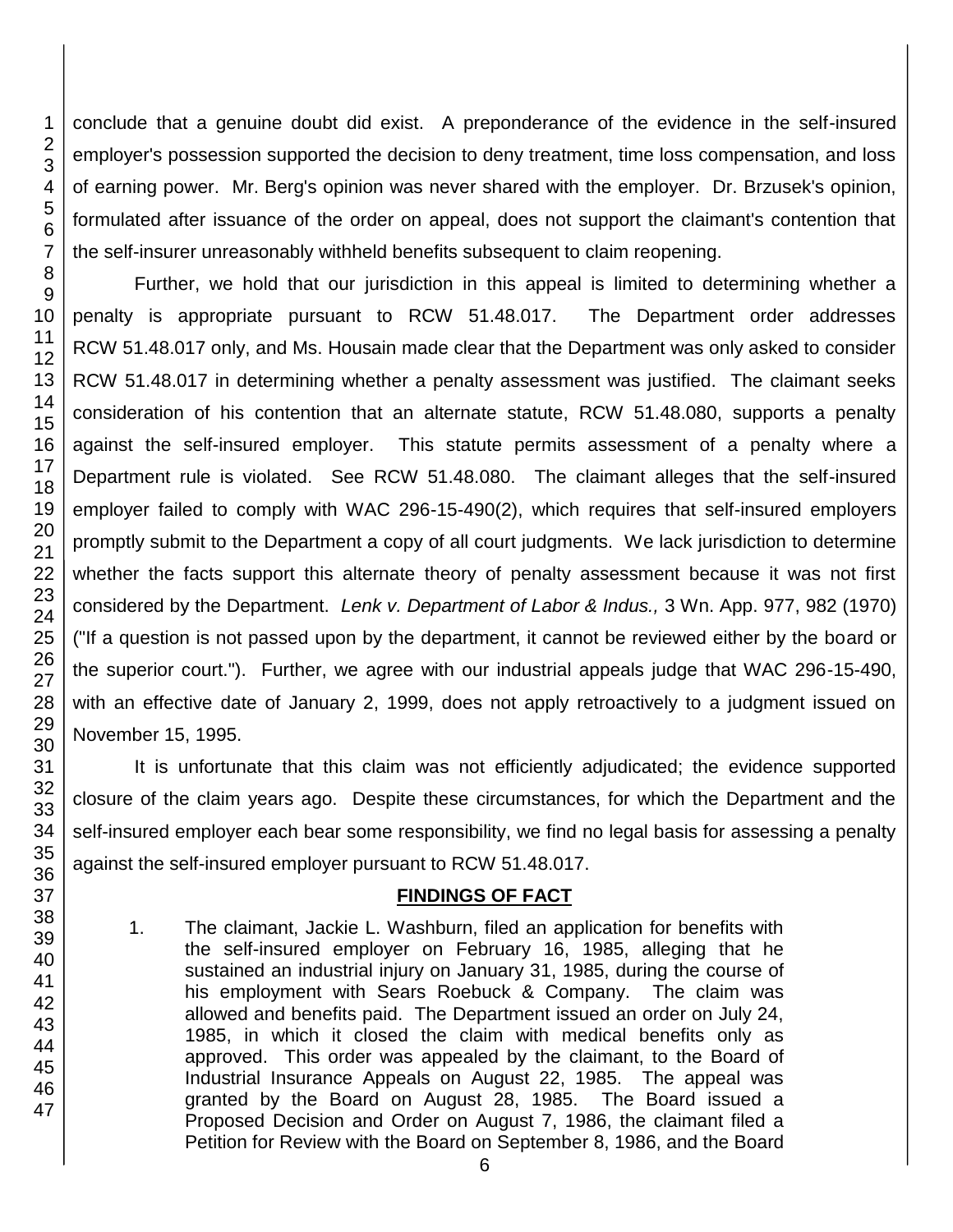issued an order denying review on October 3, 1986. The claimant filed an appeal with the Superior Court of Kitsap County on October 20, 1986. The court issued a judgment on April 7, 1989.

On December 14, 1989, the Department issued an order pursuant to the Superior Court judgment in which the Department set aside its July 24, 1985 order and found that the claimant was entitled to further medical care and treatment and that the claimant was not entitled to time loss compensation between April 5, 1985 and July 24, 1985. The Department issued an order on April 30, 1991, in which it closed the claim. The claimant filed a Notice of Appeal with the Board on May 9, 1991. The Board granted the appeal on June 18, 1991. The Board issued a Proposed Decision and Order on May 28, 1992, reversing the April 30, 1991 order and remanding the claim to the Department to close the claim with an award for permanent partial disability equal to a Category 3 low back impairment. The Board issued an order in which it adopted the Proposed Decision and Order on July 13, 1992. The Department issued a ministerial order on July 20, 1992, in which it canceled the April 30, 1991 order, closed the claim, and directed the employer to pay the claimant an award of Category 3 low back impairment.

The claimant filed an application to reopen his claim on July 1, 1992. The Department denied the application on September 29, 1992. The claimant filed a Notice of Appeal with the Board on November 3, 1992. The Department held the September 29, 1992 order in abeyance and the Board issued an order on November 12, 1992, in which it returned the case to the Department.

The Department issued a letter on February 18, 1993, in which it extended the time to issue an order regarding the application to reopen the claim to May 8, 1993. The Department affirmed the September 29, 1992 order on May 3, 1993. The claimant appealed this order to the Board on May 13, 1993. The Board granted the appeal on June 2, 1993. The Board issued a Proposed Decision and Order affirming the Department order on March 31, 1994. The claimant filed a Petition for Review with the Board on May 24, 1994. The Board denied the petition on June 13, 1994. The claimant filed an appeal in superior court on June 21, 1994. The court issued a judgment reversing the Department order on November 15, 1995.

On February 20, 2002, the Department issued an order in which it denied the claimant's request for a penalty against the self-insured employer. The claimant protested this order on March 4, 2002.

The Department issued a ministerial order on March 13, 2002, in which it reopened the claim effective May 2, 1992. On March 14, 2002, the Department issued an order in which it closed the claim with no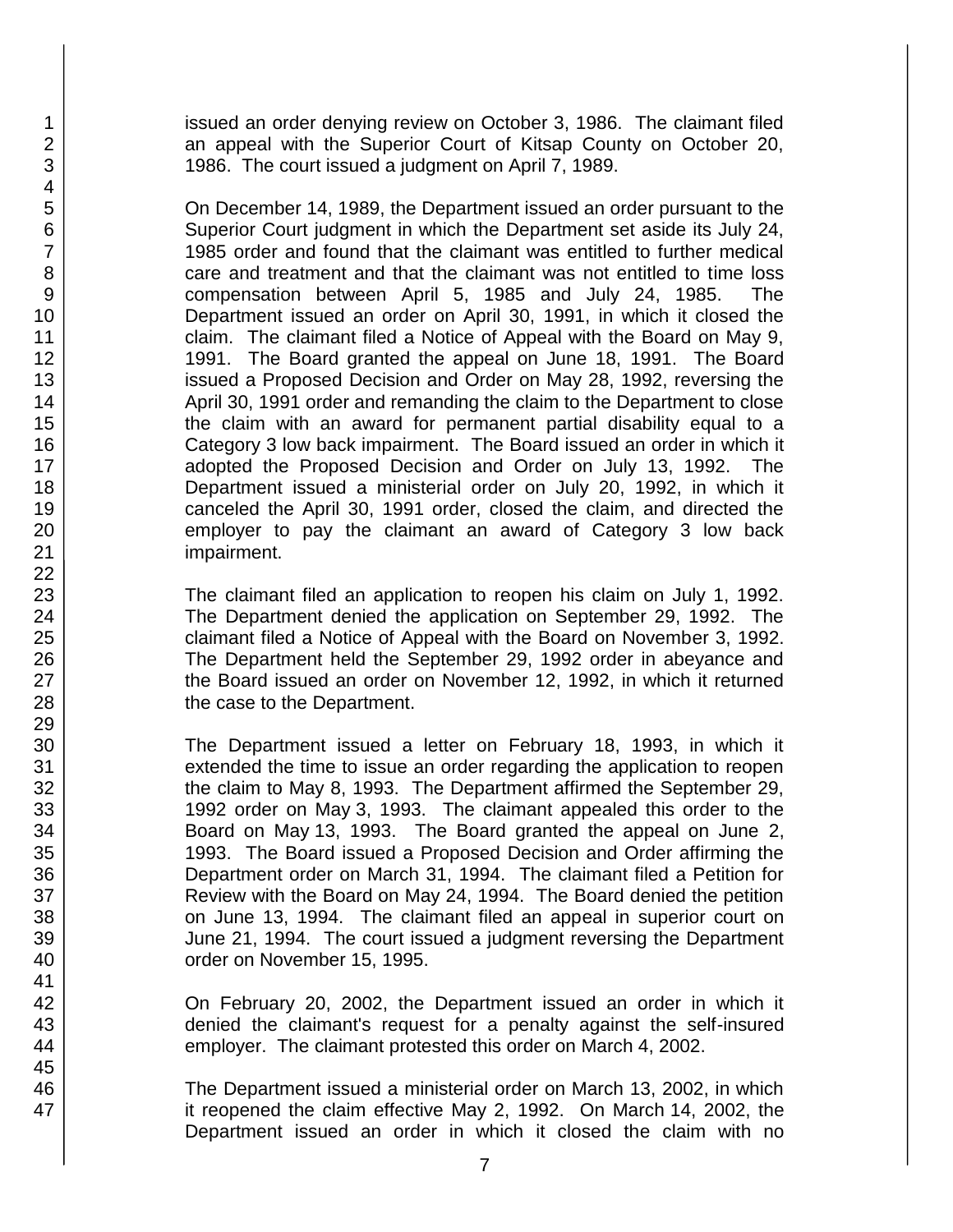additional permanent partial disability. On April 2, 2002, the Department issued an order in which it affirmed the February 20, 2002 order. The claimant filed a Notice of Appeal with the Board from this order on April 9, 2002. The Board issued an order granting the appeal, assigning it Docket No. 02 13803, and ordering that further proceedings be held.

The claimant filed a protest with the Department from the March 14, 2002 order on May 13, 2002. The Department held the order in abeyance on May 16, 2002. On December 19, 2002, the Department issued an order in which it canceled the March 14, 2002 closing order and ordered the claim to remain open for further treatment.

On October 31, 2002, the Department issued an order in which it denied the claimant's request for a penalty against the self-insured employer. The claimant filed a protest from this order on December 2, 2002. On January 21, 2003, the Department issued an order in which it affirmed its October 31, 2002 order. The claimant filed an appeal from this order with the Board on January 28, 2003. The Board issued an order extending the time to act on the appeal for an additional ten days on February 26, 2003. The Board issued an order granting the appeal on February 27, 2003, assigning the appeal Docket No. 03 11104, and ordering that further proceedings be held.

- 2. Jackie L. Washburn injured his low back on January 31, 1985, while moving a lawnmower in the course of his employment with Sears Roebuck & Company, a self-insured employer.
- 3. On November 15, 1995, the Superior Court of Kitsap County issued a judgment in which it reopened the claim effective May 2, 1992. The order was not filed with the Department until sometime in 2000, when this Board provided a copy to the Department.
- 4. The Department has not issued an order directing the self-insured employer to pay the claimant either time loss compensation benefits or loss of earning power benefits since the claim was reopened by superior court order on November 15, 1995.
- 5. Subsequent to November 15, 1995, the claimant's treating physicians did not provide the self-insured employer with medical records, demonstrating that the claimant was receiving proper and necessary medical treatment of his industrial injury-related condition.
- 6. The employer received substantial medical information subsequent to November 15, 1995, showing that: (1) Mr. Washburn was no longer in need of proper and necessary treatment proximately caused by the industrial injury of January 31, 1985; and that (2) he was not entitled to time loss compensation or loss of earning power benefits.